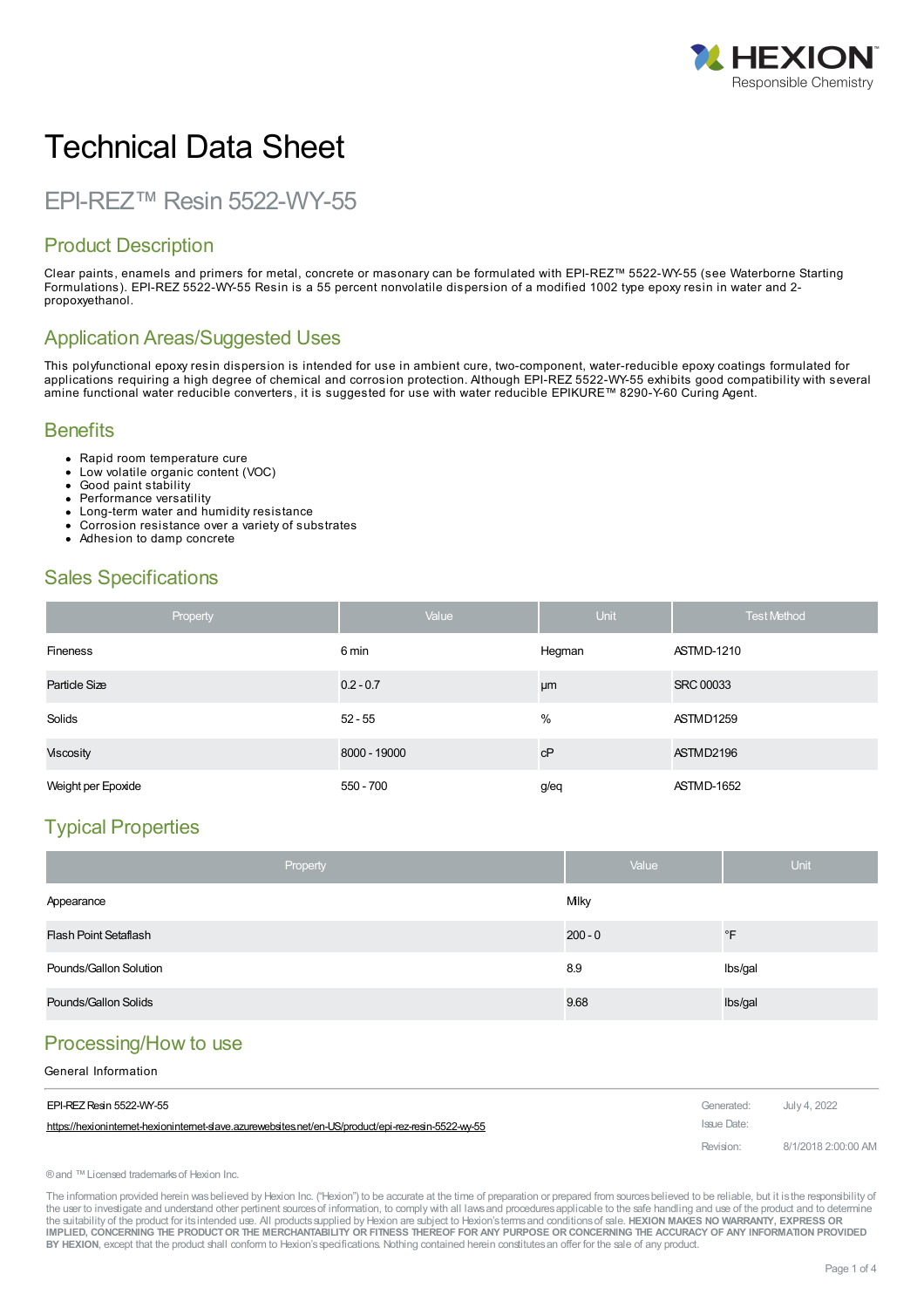Coatings formulated with EPI-REZ 5522-WY-55 Resin and EPIKURE 8290-Y-60 Curing Agent can be applied to a variety of substrates. These coatings exhibit very strong adhesion and long-term protection. Adhesion is particularly good over damp concrete, an exclusive feature of waterborne epoxy systems. This resin combination may be formulated into sealers, primers and low to high sheen topcoats for various industrial maintenance and specialty architectural applications. EPIKURE 8290-Y-60, the water-reducible amine adduct recommended for cure of EPI-REZ 5522-WY-55, is a highly reactive hardener. Therefore, certain formulating parameters must be considered in order to achieve maximum performance from these coatings.

#### Performance Properties

The theoretical stoichiometry for this resin system is 79.5 percent epoxy to 20.5 percent curing agent based on resin solids. However, it is recommended that coating stoichiometry be based on intended end uses, since a wide variety of performance properties may be obtained through variation of the epoxy/hardener ratio. As illustrated in Figures 1 and 2, a high degree of hardness development and solvent resistance is achieved at a ratio of 75 percent epoxy to 25 percent curing agent based on solids. For flooring applications, this ratio offers the optimum required physical properties. For a broader spectrum of performance, comparable to a conventional solvent-borne epoxy coating, an 85/15 epoxy to curing agent ratio is suggested. Ratios containing still higher epoxy levels are recommended for applications requiring a high degree of corrosion and humidity protection (see Figures 3 and 4). EPIKURE 8290-Y-60 Curing Agent levels greater than 25 percent of total resin solids are not recommended due to the short pot life and adverse effects on water and acid resistance.

#### Figure 1 /Hardness Development



Epoxy: Curing Agent, solids

#### Figure 2 /Solvent Resistance



Epoxy: Curing Agent, solids

Figure 3 /Acid Resistance

| EPI-REZ Resin 5522-WY-55                                                                           | Generated:  | July 4, 2022        |
|----------------------------------------------------------------------------------------------------|-------------|---------------------|
| https://hexionintemet-hexionintemet-slave.azurewebsites.net/en-US/product/epi-rez-resin-5522-wy-55 | Issue Date: |                     |
|                                                                                                    | Revision:   | 8/1/2018 2:00:00 AM |

#### ® and ™ Licensed trademarks of Hexion Inc.

The information provided herein wasbelieved by Hexion Inc. ("Hexion") to be accurate at the time of preparation or prepared from sourcesbelieved to be reliable, but it isthe responsibility of the user to investigate and understand other pertinent sources of information, to comply with all laws and procedures applicable to the safe handling and use of the product and to determine the suitability of the product for itsintended use. All productssupplied by Hexion are subject to Hexion'stermsand conditionsof sale. **HEXION MAKES NO WARRANTY, EXPRESS OR** IMPLIED, CONCERNING THE PRODUCT OR THE MERCHANTABILITY OR FITNESS THEREOF FOR ANY PURPOSE OR CONCERNING THE ACCURACY OF ANY INFORMATION PROVIDED **BY HEXION**, except that the product shall conform to Hexion'sspecifications. Nothing contained herein constitutesan offer for the sale of any product.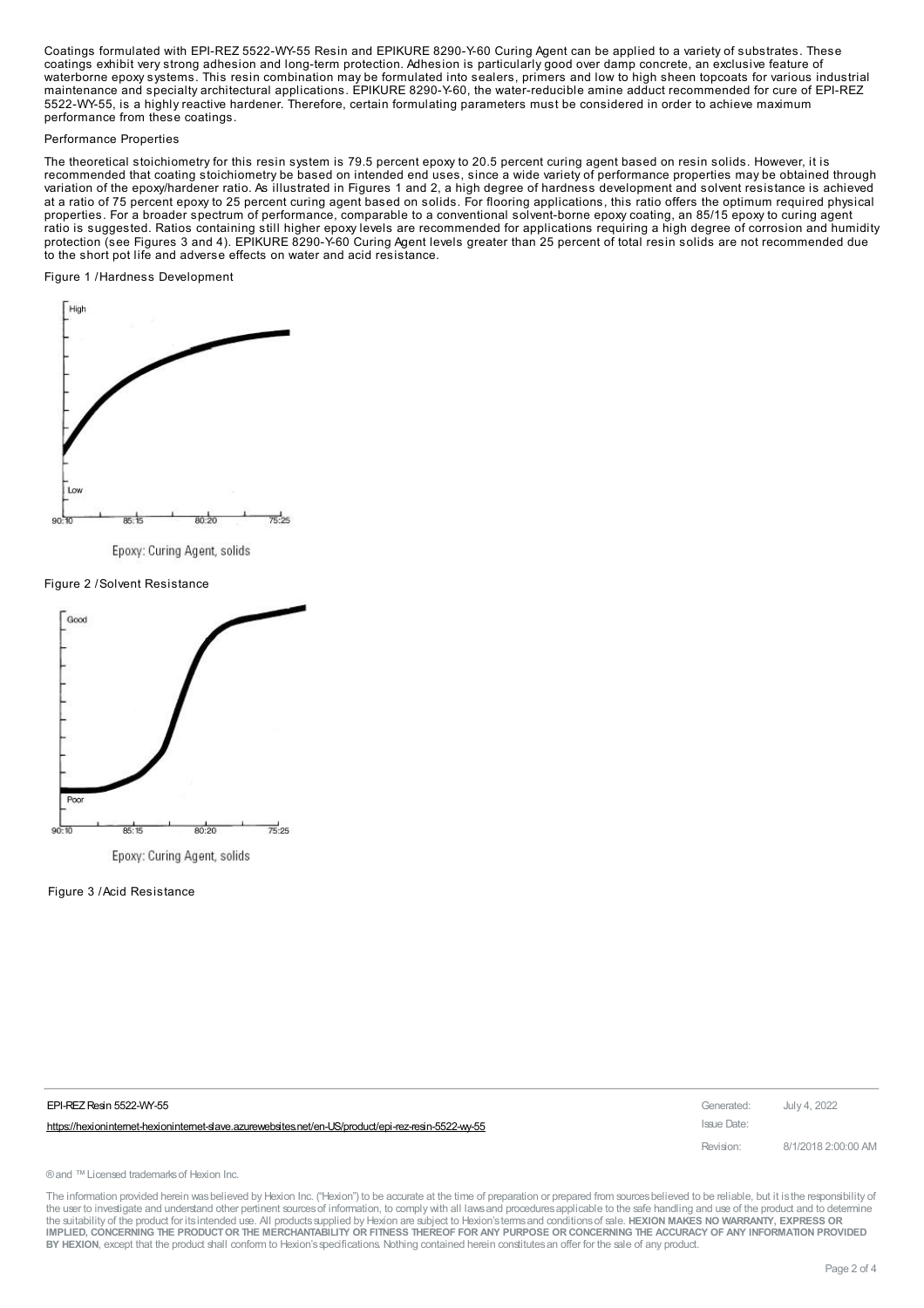

Figure 4 /Salt Fog Resistance



### **Pigmentation**

When pigmenting EPI-REZ 5522-WY-55 based coatings, the formulator has the option of pigmenting either or both components. Due to the rapid reactivity of EPIKURE 8290-Y-60, a relatively small amount of this resin is utilized in most formulations. Pigments with a lower vehicle demand will aid in achieving higher extender loadings, higher solids and lower VOC. Therefore, pigments with high oil and water absorptions and high pigment volume concentrations (PVC) should be avoided to reduce the pigment demand on the EPIKURE 8290-Y-60. Pigmentation of this component may be facilitated through moderate additions of cosolvent or water in the grind portion of the high speed dispersion process. Optimum pigment dispersing in the EPI-REZ 5522-WY-55 component is obtained by pebble milling. Pigmenting this component allows for formulation of a convenient 4:1 package ratio, as well as high PVC due to the greater amount of binder available for pigment wetting. In preparation of primer formulations, high speed dispersion of additives in either component is usually effective. In white enamel formulations, improved gloss may be achieved through use of a high surface treated, easy dispersing grade of rutile titanium dioxide. Due to the cationic nature of EPIKURE 8290-Y-60, standard anionic additives or dispersants can severely shock the system. Nonionic paint additives are recommended when applicable. The selection of extender pigments and corrosion inhibitors should also be made carefully as the pH of these materials can play a major role in stability and performance. Extremely basic or acidic pigments can interact destabilize EPIKURE 8290-Y-60 paint components.

# Safety, Storage & Handling

Please refer to the SDS for the most current Safety and Handling information.

Please refer to the Hexion Inc.web site for Shelf Life and recommended Storage information.

For ease of handling and optimum shelf life, epoxy dispersions should be stored between 50°F (10°C) and 100°F (38°C). Do not allow the product to freeze. To prevent skinning or surface drying, do not leave the product uncovered for extended periods of time. If the need arises to store partiallyfilled drums, replace the plastic top sheet onto the surface of the liquid product. With extended storage or shipping, some settling mayoccur. In general, material should be lightlyand thoroughlyagitated before use to ensure uniformity.

Exposure to these materials should be minimized and avoided, if feasible, through the observance of proper precautions, use of appropriate engineering controls and proper personal protective clothing and equipment, and adherence to proper handling procedures. None of these materials should be used, stored, or transported until the handling precautions and recommendations as stated in the Safety Data Sheet (SDS) for these and all other products being used are understood by all persons who will work with them. Questions and requests for information on Hexion Inc. ("Hexion Inc") products should be directed to your Hexion sales representative, or the nearest Hexion sales office. Information and Safety Data Sheets on non-Hexion products should be obtained from the respective manufacturer.

| EPI-REZ Resin 5522-WY-55                                                                             | Generated:  | July 4. 2022        |
|------------------------------------------------------------------------------------------------------|-------------|---------------------|
| https://hexioninternet-hexioninternet-slave.azurewebsites.net/en-US/product/epi-rez-resin-5522-wy-55 | Issue Date: |                     |
|                                                                                                      | Revision:   | 8/1/2018 2:00:00 AM |

®and ™Licensed trademarksof Hexion Inc.

The information provided herein wasbelieved by Hexion Inc. ("Hexion") to be accurate at the time of preparation or prepared from sourcesbelieved to be reliable, but it isthe responsibility of the user to investigate and understand other pertinent sources of information, to comply with all laws and procedures applicable to the safe handling and use of the product and to determine the suitability of the product for itsintended use. All productssupplied by Hexion are subject to Hexion'stermsand conditionsof sale. **HEXION MAKES NO WARRANTY, EXPRESS OR** IMPLIED, CONCERNING THE PRODUCT OR THE MERCHANTABILITY OR FITNESS THEREOF FOR ANY PURPOSE OR CONCERNING THE ACCURACY OF ANY INFORMATION PROVIDED **BY HEXION**, except that the product shall conform to Hexion'sspecifications. Nothing contained herein constitutesan offer for the sale of any product.